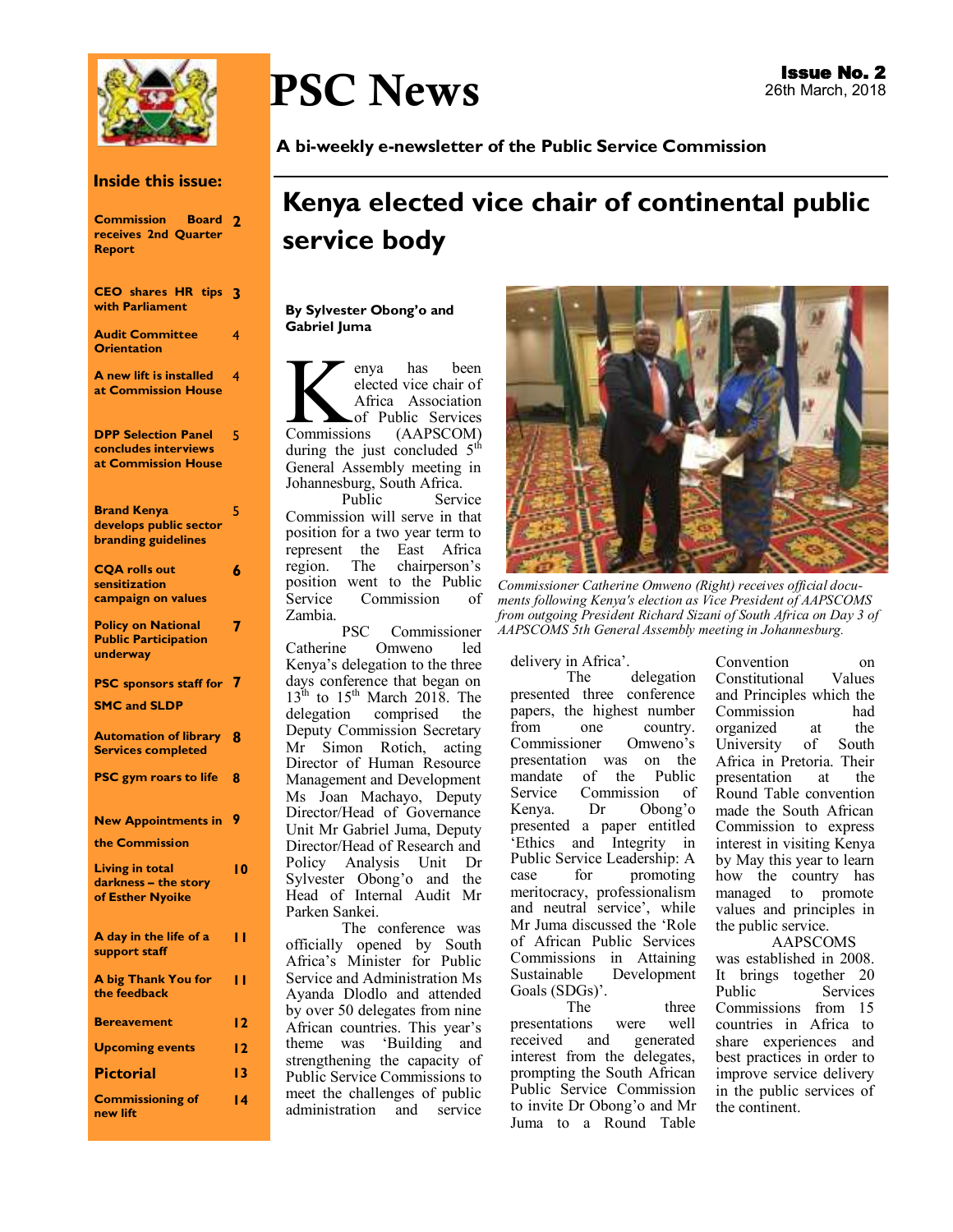### **Commission Board receives second quarter report**

#### **By Browne Kutswa**

The Second Quarter<br>
Report on the<br>
performance of the<br>
Commission for the<br>
period October – December he Second Quarter Report on the performance of the Commission for the 2017 was presented to the Commission on Friday  $16^{\text{th}}$ March 2018. CEO Dr Alice Otwala led her top management team in presenting the report that details how each of the directorates performed during the second quarter of the 2017/18 financial year.

The report also highlights the progress the directorates made in implementing their performance targets and what remains to be done before end of the current fiscal year.

The meeting was chaired by the acting Chairperson Amb. Peter ole Nkuraiya and attended by commissioners and directors, in the Commission's boardroom.

The report paints a picture of a Commission that is operating within its budget ceilings for the respective quarters and has made remarkable achievements in executing its mandate and performance targets despite limited resources occasioned by Treasury budget cuts.

"The Commission absorbed 49% of its allocated budget which was within the targeted half year absorption



*Amb. Peter ole Nkuraiyia, Ag. Chairperson, Public Service Commission* 

rate of 50 per cent, meaning that most of the planned programs were implemented

*"The Commission absorbed 49% of its allocated budget which was within the targeted half year absorption rate of 50 per cent, meaning that most of the planned programs were implemented within the period under review"*

within the period under review," says the report. The progress has

been attributed to efficient

management of resources with focus being on the Commission's priority areas as outlined in the strategic plan.

Amb. Nkuraiyia commended the management team for their commitment and hard work despite the budget cutbacks that have affected the full realization of some programs.

Some of the key performance targets that were met during the period under review include the roll out of the car loan and mortgage scheme, operationalization of the workout gym, submission of Compliance Evaluation Report on Values and Principles in the Public Service to the President and Parliament, appointment of 232 new officers and promotion of 276 others in the public service, review of organizational structures and staff requirements for MDAs, review of delegation instrument for authorized officers, and sensitization of 139 HR directors and deputies and chairpersons of MHRMAC on the status of human resource management in the national government, among others.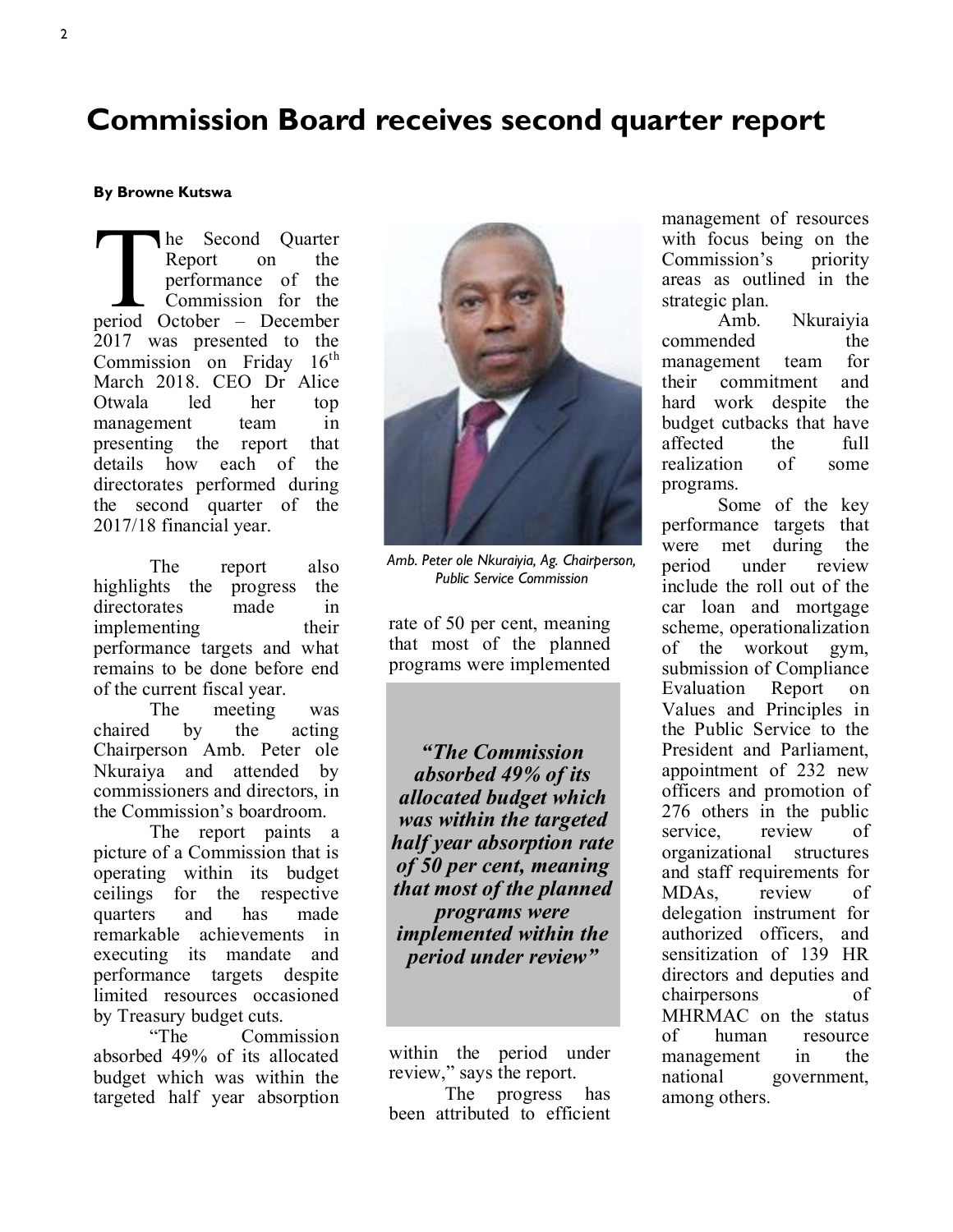### **CEO shares HR management tips with parliament**

*By Browne Kutswa* 

**Parliament of the Commission**<br>
Executive Officer Dr<br>
Alice Otwala has assured<br>
Parliament of the Commission's ublic Service Commission Chief Executive Officer Dr Alice Otwala has assured support in strengthening its human resource and organizational capacity.

She told newly appointed commissioners of the<br>Parliamentary Service Parliamentary Commission that PSC sets the standards for best practice in human resource and organizational management in the public service and encourages other organizations to benchmark by using the numerous policy manuals that the Commission has developed.

Dr Otwala who is also the Secretary to the PSC Board was speaking at an induction retreat of the Parliamentary Service Commission at English Point Marina Hotel in Mombasa on 17<sup>th</sup> March 2018. She took the commissioners through the recruitment, promotion and discipline procedures in the Public Service which have been developed with hindsight gained from the many years that the Commission has been involved in managing the human resource function.

"PSC is ready and willing to assist Parliament to critique and evaluate its human resource and organizational systems whenever invited," said Dr Otwala.

The three day retreat began on15<sup>th</sup> to 18<sup>th</sup> March 2018 and brought together commissioners and senior parliamentary staff led by<br>National Assembly Speaker Assembly Speaker



*Dr Otwala delivers her presentation on Recruitment, Promotion and Discipline Procedures in the Public Service during the Induction Workshop for members of the Parliamentary Service Commission held at English Point Marina hotel in Mombasa on 17th March 2018. Also in the picture is National Assembly Speaker Justin Muturi (right)*

Justin Muturi. Mr. Muturi is also the chairperson of the Parliamentary Service Commission.

Others in the tenmember Commission include MPs Dr Naomi Shaban who is also the vice chairperson, Adan Keynan, Aisha Jumwa, and Ben Momanyi, senators

*"PSC is ready and willing to assist Parliament to critique and evaluate its human resource and organizational systems whenever invited," - Dr Otwala.* 

George Khaniri, Beth Mugo and Aaron Cheruiyot, Dr Lorna Mumelo and the Clerk of the Senate who is also the Secretary to the Commission Mr Jeremiah Nyegenye.

The role of the Parliamentary Service Commission is to provide services and facilities to ensure the efficient and effective running of Parliament, undertake programs to promote ideals

of parliamentary democracy, and perform functions necessary for the well -being of members and staff of Parliament. The theme of the induction was "Understanding the mandate of the Parliamentary Service Commission: Towards an efficient and effective Fifth Commission".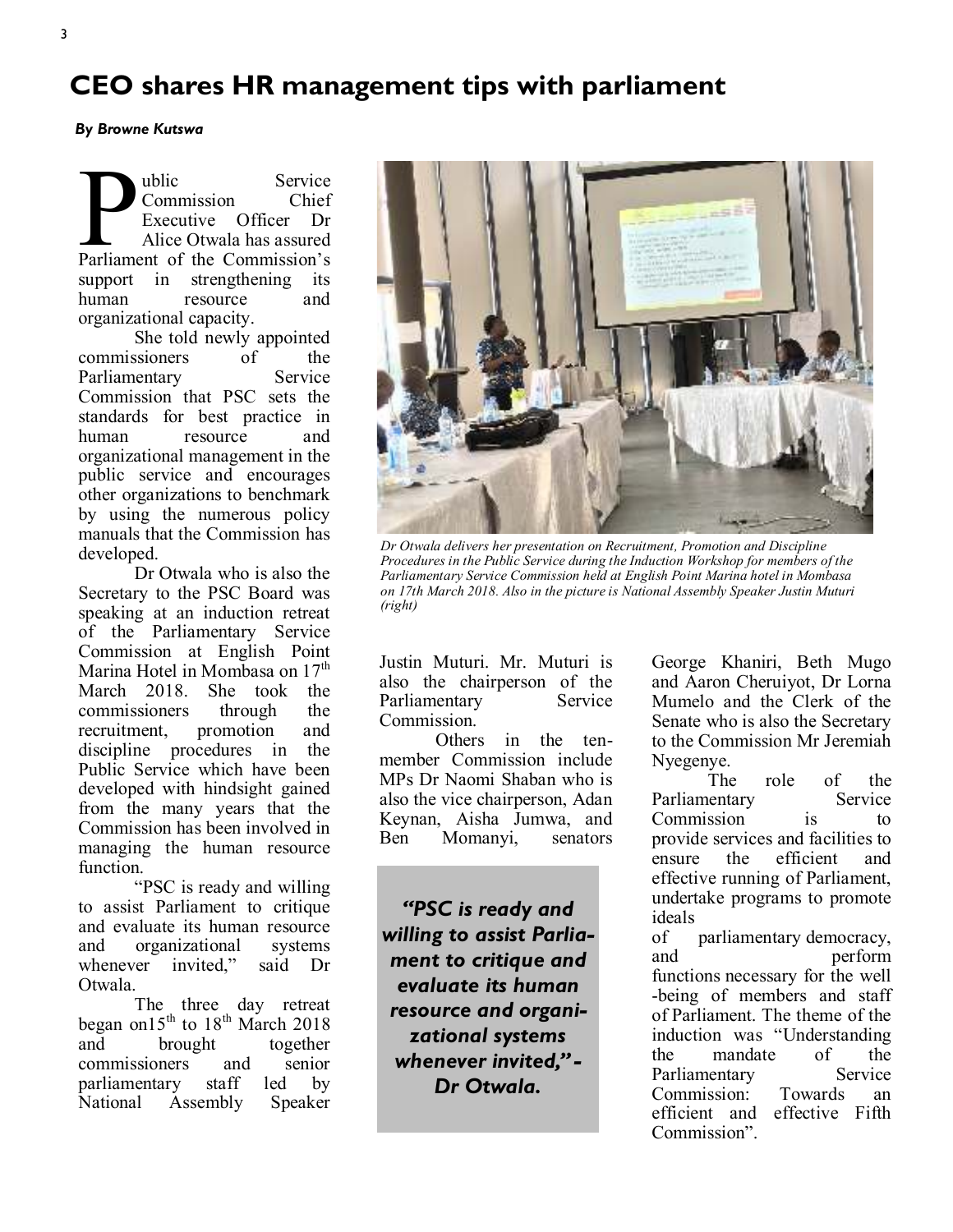



*Acting Public Service Commission chairperson Amb. Peter ole Nkuraiyia hands over policy documents to the new chairperson of the PSC Audit Committee Ms Loise Gathoni Ruhiu at Commission House boardroom as other members of the committee look on.*

**WE AND SERVIET SERVIET SERVIET SERVIET SERVIET SERVIET SURFACT SURFACT SURFACT SURFACT SURFACT SURFACT SURFACT SURFACT SURFACT SURFACT SURFACT SURFACT SURFACT SURFACT SURFACT SURFACT SURFACT SURFACT SURFACT SURFACT SURFAC** embers of the recently appointed Audit Committee have concluded an intensive orientation program that sought to familiarize them

Acting Commission Chairperson Amb. Peter ole Nkuraiyia chaired the day-long exercise on  $22^{n\ddot{d}}$  March 2018 at the Commission's boardroom where heads of all the directorates made presentations on their respective dockets. The Committee heard detailed presentations from Finance and Planning, Recruitment and Selection,<br>Corporate Services, Board Management **Management** 

### **A new lift is installed at Commission House**

**By Pauline Muriuki**

new lift has been<br>installed in the old wing<br>of Commission House.<br>Amb. Peter ole Nkuraiyia presided new lift has been installed in the old wing of Commission House. Acting Vice Chairperson over a brief ceremony to commission the new lift on 23rd March 2018.

Replacement of the old lift began in September last year following its malfunctioning and stalling on several occasions that endangered the safety of staff and visitors.

The Chief Electrical Engineer in the State department of Public Works Eng. Eliud Waithaka Services, Legal Services, Human Resource<br>Management and Management Development, Establishment and Management Consultancy Services, and Compliance and Quality Assurance directorates.

The five member committee is chaired by Ms Loice Gathoni Ruhiu. Other members are Commissioner Patrick Gichohi, Mr George Magomba, Mr Caleb Bulili representing the National Treasury, and PSC Chief Internal Auditor Mr Pariken ole Sankei as the secretary.

The committee was appointed in December last year in accordance with the<br>Public Financial Financial Management Act No. 18 of 2012 and the Public Financial Management Regulations 2015. Its role is to monitor and review the risk, control and governance processes that have been established in the Commission and advise the board accordingly.

Ms Ruhiu said her team is all set to start their<br>work following the following the successful orientation that gave them insights into the mandates and operations of various directorates in

the Commission.<br>Amb. Nkuraivia assured the committee of the Commission's support. He urged all staff to cooperate with the team noting that the<br>appointment of the appointment committee was in the best interest of the Commission.

 "I am confident the audit committee will benefit the Commission by providing a no surprises environment, particularly with regard to the prompt identification of risks and threats," said Amb. Nkuraiyia.Also present at the workshop was Commission Secretary and CEO Dr Alice Otwala.



*Acting vice chairperson Amb. Peter ole Nkuraiyia cuts the tape to signify the commissioning of the new lift for public use* 

witnessed the handover ceremony from the contractor Schindler Kenya Limited and certified that the lift was safe for public use.

The ceremony was also attended by commissioners Judith Bwonya and Catherine<br>Omweno. CEO Dr Alice CEO Dr Alice Otwala, Deputy Commission Secretary (Technical Services) Jane Chege and directors among others.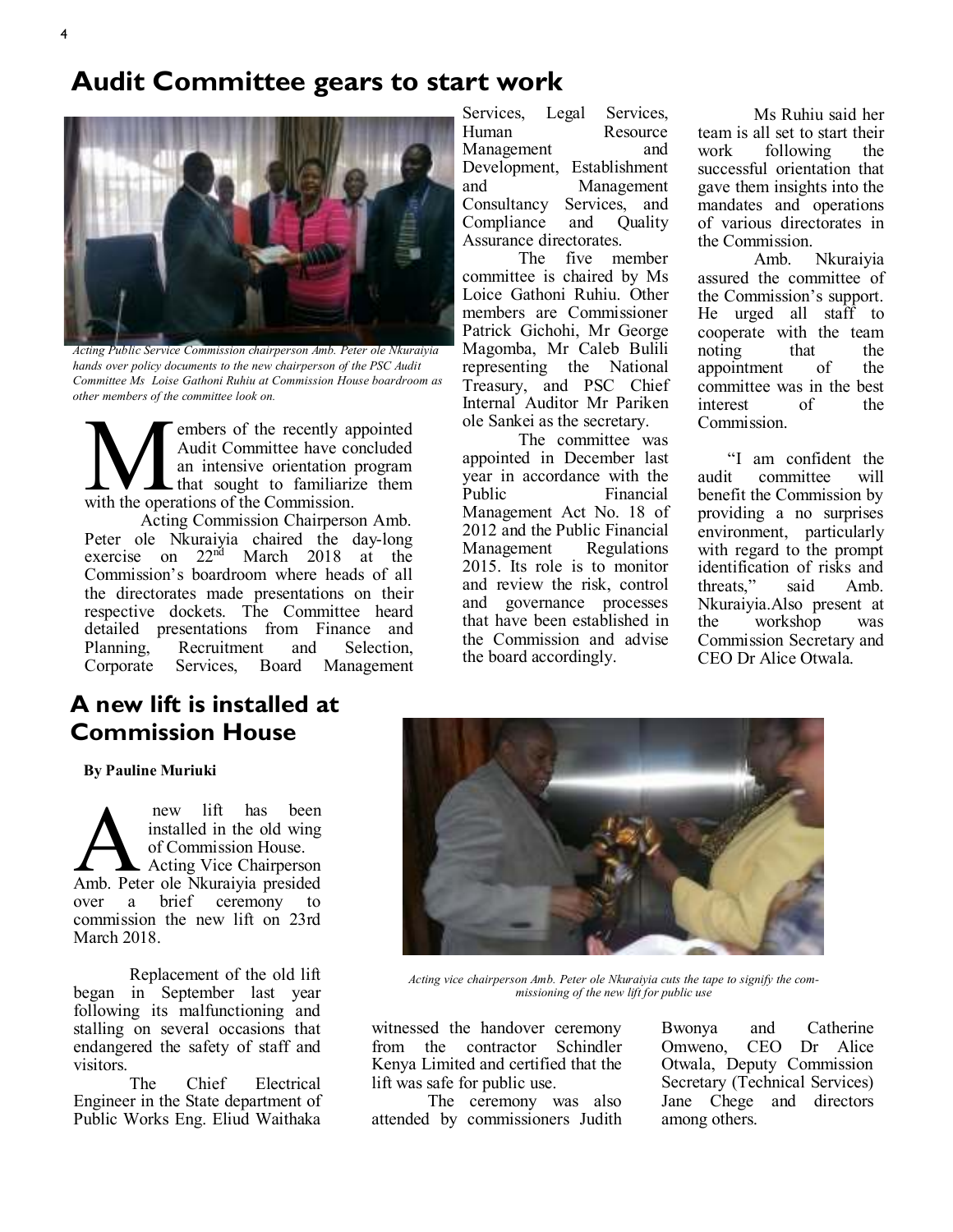### **DPP Selection Panel concludes interviews at Commission House**



*Dr Elizabeth Muli chairing the selection panel interviews at Commission House on 8th March 2018*

The selection panel<br>
appointed by President<br>
Uhuru Kenyatta to<br>
recruit a new Director of<br>
Public Prosecutions concluded he selection panel appointed by President Uhuru Kenyatta to recruit a new Director of interviewing shortlisted

candidates at Commission House on 9<sup>th</sup> March 2018. Public Service Commission (PSC) provided secretariat support and interview space in the annex

boardroom where the panel grilled ten candidates.

The panel is independent of PSC whose main role was to facilitate them to conduct the interviews. The seven member panel was chaired by Dr Elizabeth Muli.

Names of the top three candidates were forwarded to the President out of which Noordin Mohammed Haji was picked as a possible successor to Keriako Tobiko. Mr Tobiko relinquished the position of Director of Public Prosecutions to become cabinet secretary for environment.

Mr Haji, currently a deputy director at the National Intelligence Service, now awaits vetting by the National Assembly before he assumes his new office.

### **Brand Kenya develops public sector branding guidelines**

a<br>
standards for government rand Kenya Board has developed a manual to provide branding institutions.

Stakeholders from different sectors of the public service met at the Brand Kenya Board offices at NHIF building on  $6^{th}$ March, 2018 to discuss the proposals.

The Deputy Director of Public Communication, Mr. Browne Kutswa represented the Commission at the meeting that was also attended by officials from

Anti-counterfeit Agency, Council of Governors, Export Promotion Council, Government Printer, Kenya School of Government and State Corporations Advisory Committee.

"This is a bold step in the right direction that will also benefit PSC and other public institutions that are grappling with branding issues," said Mr. Kutswa

The proposed guidelines aim to embed in the public servants a culture of results, good work ethics and positive attributes as well as uniformity in approach through effective

*"This is a bold step in the right direction that will also benefit PSC and other public institutions that are grappling with branding issues," - Mr. Kutswa*

communication. They will also serve the purpose of standardization and guide the application of national emblems across all public service entities.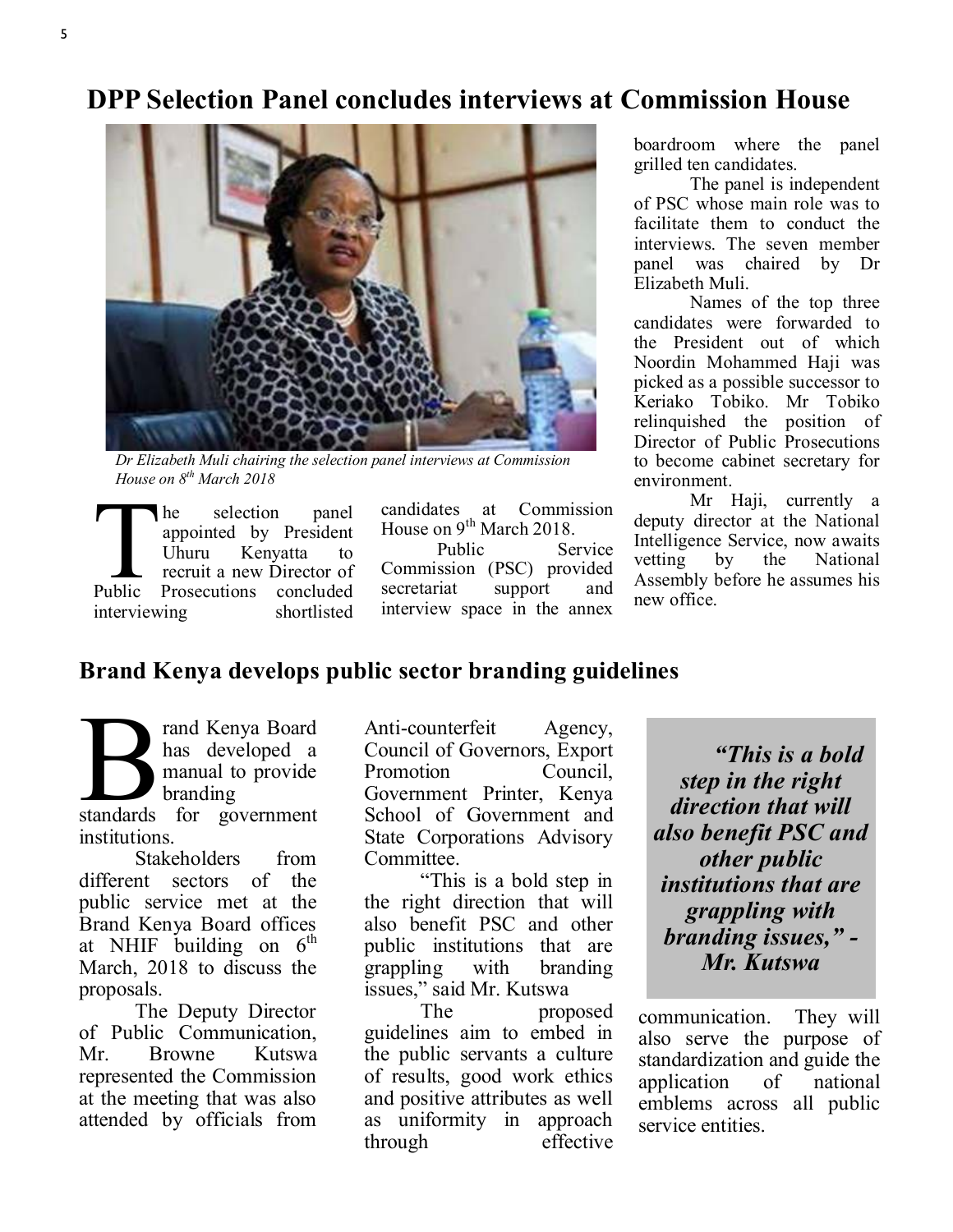**CQA rolls out sensitization campaign on public service values**

*Mr. Wesley Kipng'etich, Deputy Director, CQA conducts the sensitization workshop at Kenya Utalii College, Nairobi on 6th March, 2018.*

#### **By Badi Khamis and Wesley Kipng'etich**

campaign to<br>
sensitize public<br>
institutions on<br>
Principles of Public Service campaign to sensitize public institutions on Values and has begun. A team from the Compliance and Quality Assurance Directorate (CQA) rolled out the exercise at Utalii College campuses in Nairobi, Mombasa and Kisumu from 5<sup>th</sup> to 23<sup>rd</sup> March 2018 at the invitation of the institution.

The sensitization workshop was convened by the Chief Executive Officer (CEO) of Utalii College Mr. Hashim Mohamed following the release of the 2016/17 Values and Principles Evaluation

Report that was submitted to the President and Parliament by the Commission. Utalii College management took the first initiative to bring on board members of staff on the findings and possible areas of collaboration for future improvement.

The sensitization exercise was officially opened by the Director of Academic Affairs Mr. Duncan Mutua on behalf of the CEO.

"We are grateful to the Commission for accepting to undertake the sensitization for the staff in all the three campuses and we look forward to collaborate with the Commission to improve good governance practices in our institution," Mr Mutua said.

The Deputy Director, Governance and Ethics Mr Wesley Kipng'etich, led the team of facilitators that also included Francis Lemarkat, Simon Ojala and Isaac Mugo.

Mr Kipng'etich noted that the sensitization campaign is in line with the Commission's mandate under Article 234 that empowers the Commission to promote values and principles in Article 10 and 232 of the Constitution throughout the public service.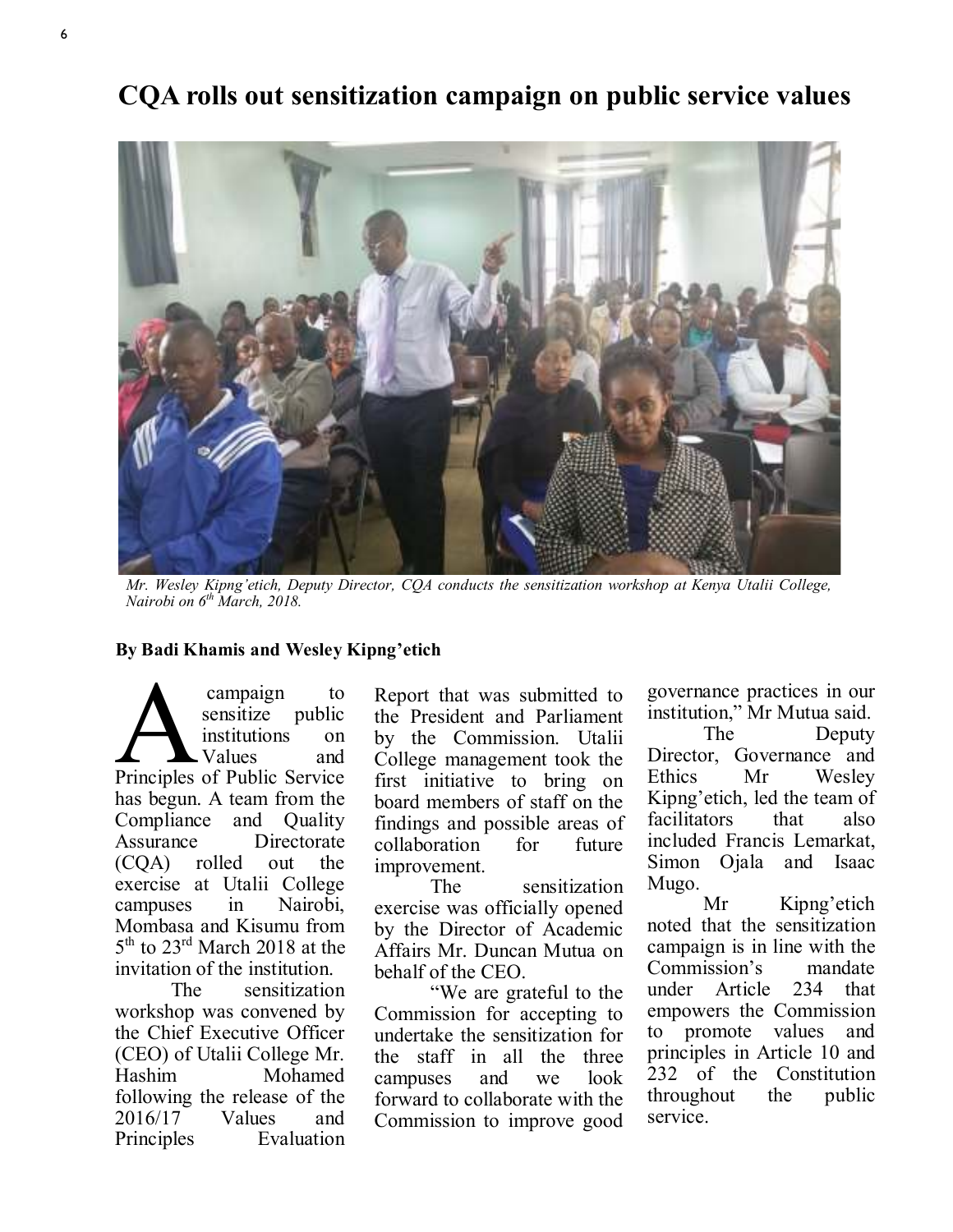### **Policy on National Public Participation underway**

#### **By Browne Kutswa**

new policy that will<br>guide the<br>implementation of<br>as enshrined in Article 10 of the new policy that will guide the implementation of public participation Constitution will soon be out.

 The National Public Participation Policy is currently at the drafting stage where stakeholders and experts are expected to condense various proposals and views into a working document that will give clarity to how public participation should be conducted.

 A team of professionals from various State and Non State organizations converged in Naivasha on  $13<sup>th</sup>$  to  $16<sup>th</sup>$  March 2018 for a three-day drafting retreat to work on the proposed policy.

 Public Service Commission was represented by the Chief Commission Counsel Ms.<br>Jacqueline Manani. Other Jacqueline Manani. Other institutions represented include the Office of the Attorney General and Department of Justice, Council



*Ms. Jacqueline Manani, Director Legal Services and Chief Commission Counsel* 

of Governors, County Assemblies Forum, Kenya National Commission on Human Rights, Kenya Law Reform Commission, KIPPRA, UNDP, AHADI, Office of the High Commission for Human Rights and Freedom House (representing Civil Society Organizations).<br>
"The N

National Public Participation policy is an important policy document that will set standards and guide the entire country on public participation," Ms. Manani said.

 The policy will give effect to the constitutional principles of democracy and participation of the people.

 Public participation is a key pillar of the Constitution of Kenya that puts the citizen at the center of decision making. It [promotes democracy](https://www.epickenyan.com/demystifying-democracy-and-democratic-process/) by providing the public with the opportunity to participate in decision making processes in government. It is particularly important in the budget making and legislative processes.

 Article 10 of the Constitution outlines democracy and participation of the people, inclusiveness, good governance, integrity, transparency and accountability as key elements of the national values and principles of public service.

 The responsibility to report to the President and Parliament annually on the extent to which the public service has complied with those values and principles of public service is vested in the Public Service Commission.

### **PSC sponsors staff for SMC and SLDP**

#### **By Pauline Muriuki**

Three PSC officers<br>
namely: Elizabeth<br>
Irura, Alfred Onono,<br>
and Geoffrey<br>
Mutahi were nominated to hree PSC officers namely: Elizabeth Irura, Alfred Onono, and Geoffrey attend Strategic Leadership Development Programme (SLDP), while six, namely Yusta Wambua, Ebby Afandi, Carol Wekesa, Felix Ngala, Jethro Mosoti and

Daniel Maina are attending Senior Management Course (SMC) at the Kenya School of Government.

The courses are fully sponsored by the Commission as part of its capacity building program. SLDP program runs for 6 weeks and SMC goes for 4 weeks.

Earlier the Kenya School of Government also trained two officers— Badi Khamis and Pauline Muriuki — for one week at their lower Kabete campus in Nairobi. The officers were attached to the Communication Unit where they acquired practical skills in desktop publishing .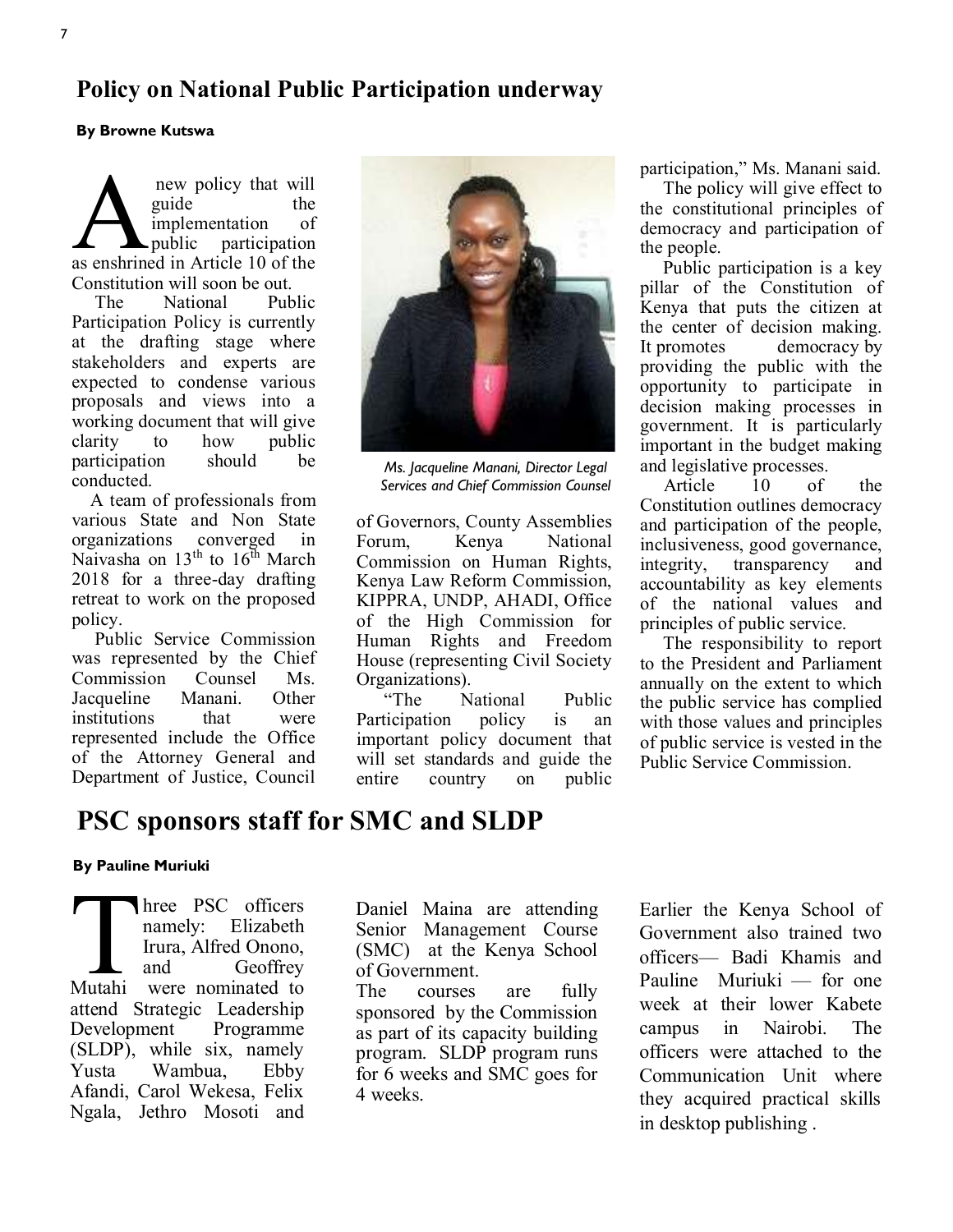### **Automation of library Services completed**

#### **By Badi Khamis**

online nstallation of a new system that will simplify the process of searching and retrieving books and other resources at the Information Resource Centre and Library has been completed. The system, known as *Koha*, is an open source integrated system that is used by libraries and records centers in many countries around the world.

 The installation process involved customizing the system in order to conform to the unique information requirements of the Commission.

 To fully optimize the system, a five-days in-house training was conducted for the information management staff from  $29<sup>th</sup>$  February to  $2<sup>nd</sup>$  March 2018. The training focused on



*Mr. Daniel Maina, Principal ICT Officer training officers on Koha information system*

the system's technical functionalities such as acquisition, circulation and generation of reports.

 Other benefits to be derived from the use of *Koha* are seamless

exchange of information, knowledge and experiences, ease of retrieval and dissemination of information<br>resources within the resources within the Commission.

#### **PSC gym roars back to life**

#### *By Badi Khamis and Pauline Muriuki*

**A** fer a two week's<br>temporary closure, the<br>PSC gym is back to life.<br>closed to allow for renovations and fter a two week's temporary closure, the PSC gym is back to life. The gym had been improvements on the floors, lights, power cables, ceiling and changing rooms.

Regular users of the facility expressed delight at the resumption of the gym activities.

Those who posted in the Whatsapp group (PSC Fitness Hub) noted that despite the inconvenience and disruption of the exercise rhythm that they had gotten used to, it was worth the wait considering the improvements that have been made.

Staff can now enjoy a hot shower after going through the exercise routines following the installation of instant hot showers.



*Mr. Griffins Omondi, the gym instructor*

Contacted, the Gym instructor Mr. Griffins Omondi was upbeat that the numbers of staff turning out to exercise will rise as more equipment are added in the gym.

"I am impressed by the number of ladies and their consistency in turning up for the early morning aerobics at 6am compared to their male counterparts. Men should also take a cue from the ladies and also come for the early morning workouts as it energizes one to face the day with renewed vigour," said Mr. Omondi

> *"I am impressed by the number of ladies and their consistency…." - Griffins*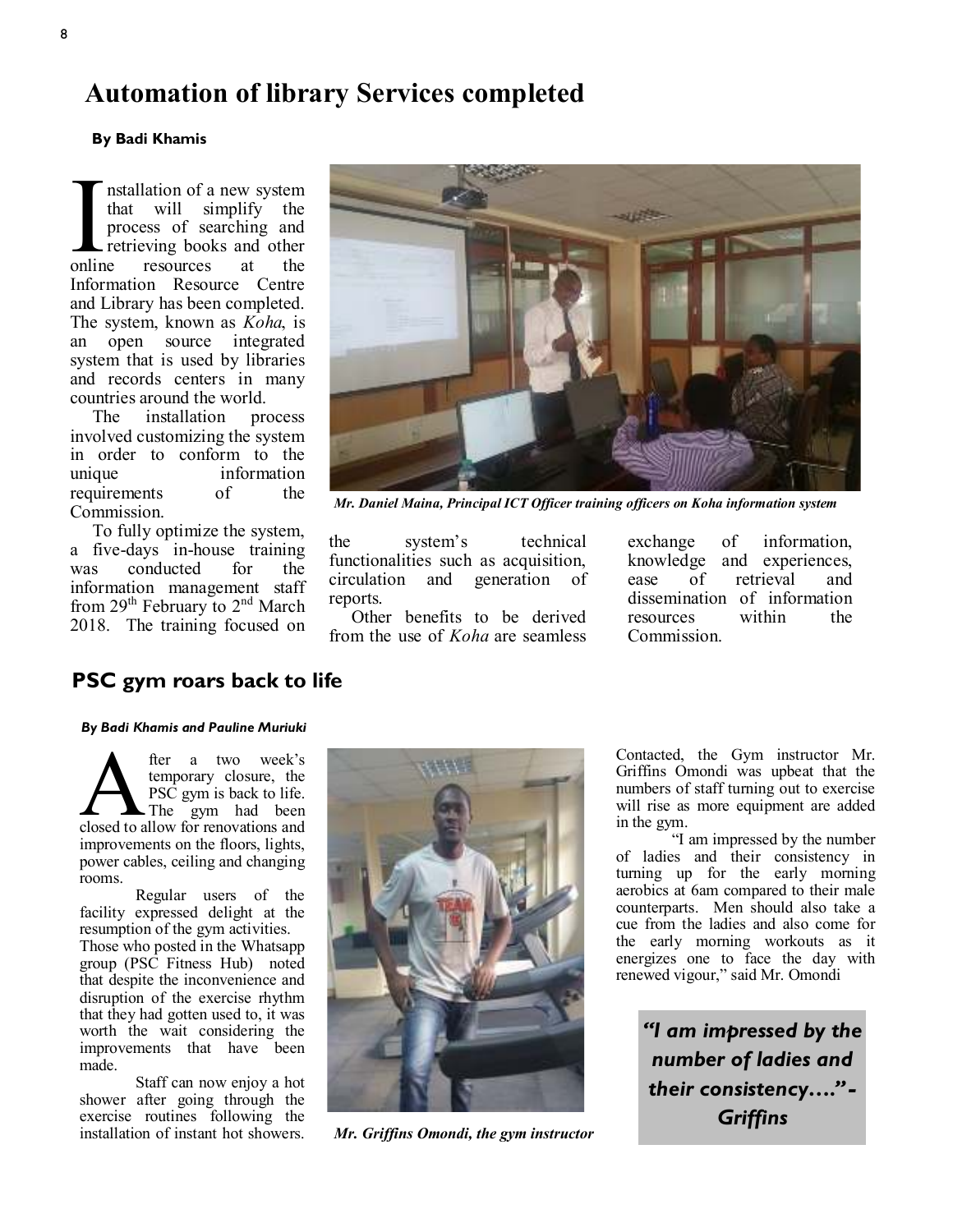### **New Appointments in the Commission**

The Commission conducted selection interviews towards the end of last year that brought on board the following new officers who reported in January this year:



**Mr. Nelson Maina Weru -** Deputy Director, Establishment & Management Consultancy. Prior to his appointment, Mr. Weru was a deputy director at the Ministry of Public Service, Youth and Gender Affairs.

**Mr. Browne Kutswa -** Deputy Director of Public Communication (Corporate Communications and Media Relations). Mr. Kutswa joined the Commission from the Ministry of Information and Communication Technology where he was the Deputy Director of Public Communication. He has also served in the Presidential Press Service, Vice President Press Service, Office of the Deputy President, Ministry of Devolution and Planning and Ministry of Public Service, Youth and Gender Affairs.

**Mr. Gilbert Nyandiga -** Assistant Director Human Resource Management and Development, Directorate of Board Management Services. Mr. Nyandiga previously worked as Director of Human Resource Management in the County Government of Migori. He has also worked at KEMRI- Walter Reeds Project as HR Manager.



**Mr. John Joseph Kariuki -** Principal Administration Officer. Mr. Kariuki previously worked in the State department of Infrastructure, Ministry of Transport, Infrastructure & Urban Development, Ministry of Roads, Ministry of Agriculture and Ministry of Cooperatives.

**Mr. John Kimani Njorio -** Assistant Director, Human Resource Management & Development. He joined the Commission from Nyandarua County where he was Assistant Director of Human Resource Development under the Ministry of Interior and Coordination of National Government. He has also worked in the Ministry of Agriculture, Ministry of Labour, Ministry of Tourism, City Council of Nairobi and Ministry of Planning.



**Mr. Jacob Gumba -** Principal Monitoring and Evaluation Officer. Mr. Gumba previously worked at The National Treasury.



**Mr. Philemon Kiprono –** Principal M&E Officer. Mr. Kiprono joined the Commission from the ministry of interior and co-ordination of national government, he has also worked in the Ministry of state for provincial administration, Ministry of planning and national development, National Graduate Institute for Policy Studies, Electoral Commission of Kenya and Kenya Bureau of Statistics.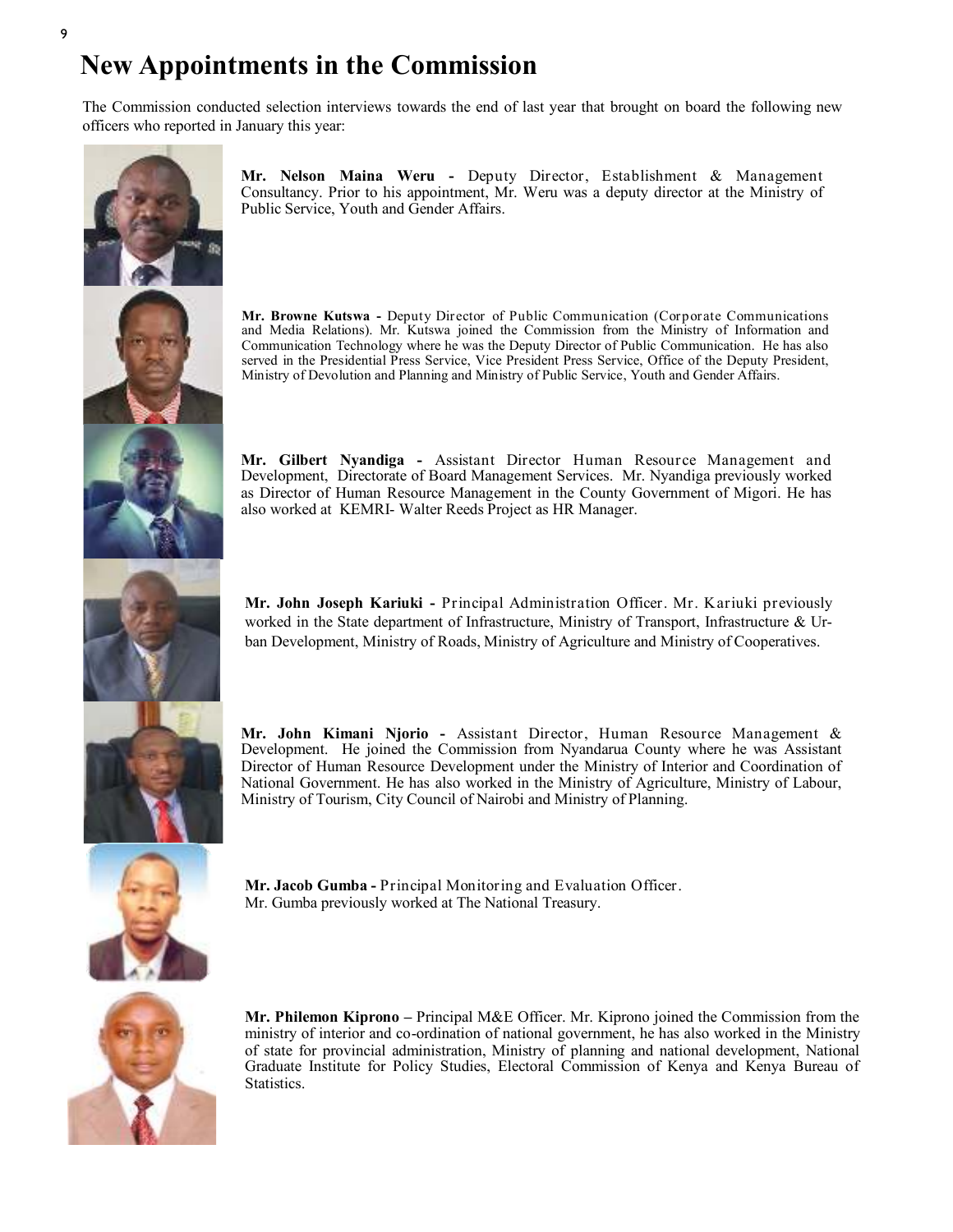### **Living in total darkness – the story of Esther Nyoike**

**O** ften times, people seem<br>
not to appreciate that<br>
sight is a gift of<br>
proportions until it is gone. Like ften times, people seem not to appreciate that sight is a gift of immeasurable

most of us, I grew up with perfect eyesight until later in my<br>adulthood when everything everything changed.

I was employed in the civil service as a Copy Typist in 1987 and rose through the ranks to my current designation of Senior Executive Secretary, having acquired the necessary skills and competencies. I joined the Commission on transfer from the Department of Defence in 2005 and I was deployed in the<br>Recruitment and Selection Recruitment Department as a Board Secretary. Little did I know that 21 years later, having settled in my career but still aspiring for higher career goals, my eyesight would fail me and consign me to a world of total darkness.

In August 2008, I realized that my sight was somewhat blurred and thought it was a result of the negative effect of computer overuse. On visiting an ophthalmologist, I learnt that I was suffering from a bacterial infection that had already affected my optic nerves. I was put on eye drops for some time after which the ophthalmologist recommended that I use spectacles to aid my vision. I regained my sight but still continued to use spectacles for reading and also doing my day -to-day chores.

In 2013, my sight started failing again and I toyed with the thought of taking an early retirement on medical grounds. I asked myself so many questions only to realize that I had no answers. I shared my fears with colleagues who encouraged me not to give up.

After much enquiry, my



*Ms. Esther Nyoike at her work station*

doctor suggested that I should go for a rehabilitation program. I was initially hesitant and skeptical. The then Director for Recruitment and Selection, Mrs. Florence Wachira realized that something had to be done urgently and she took the matter upon herself. She advised me to look for a suitable institution where I could go for the rehabilitation program on how to cope with the condition. I sought for admission at the Machakos Technical Institute for the Blind

*I can say with confidence that I am a beneficiary of PSC policy on diversity for persons with disabilities.*

which Mrs. Wachira highly recommended.

It took me one year to gain some skills which made me to be who I am today. I learnt basic braille, independent living skills, mobility and later computer adaptive technology. It was also an eye opening<br>moment after sharing moment after sharing experiences with other classmates which made me strong.

Life was never the same again. It was not easy to accept my condition, but I accepted and moved on. Today, I have a wide network of visually impaired persons and through this platform, we update each other on the new technology which puts us at par with the rest of the world. It is all a factor of the mind, and one needs only to accept their situation, difficult as it may be, and move on with life.

 I thank the Public Service Commission for creating an enabling environment and for procuring the working equipment I needed to keep me updated with the current trends. I can read and write emails, browse whatever I want, type my letters among many other things. I would also wish to<br>thank the Public Service Service Commission for being accommodative. I can say with confidence that I am a beneficiary of PSC policy on diversity for persons with disabilities. Finally, I wish to<br>thank my friends who my friends who challenged me and helped me change my mind when I was at the point of quitting employment. God has been faithful and I will forever be grateful for His sufficient grace that is beyond any human understanding.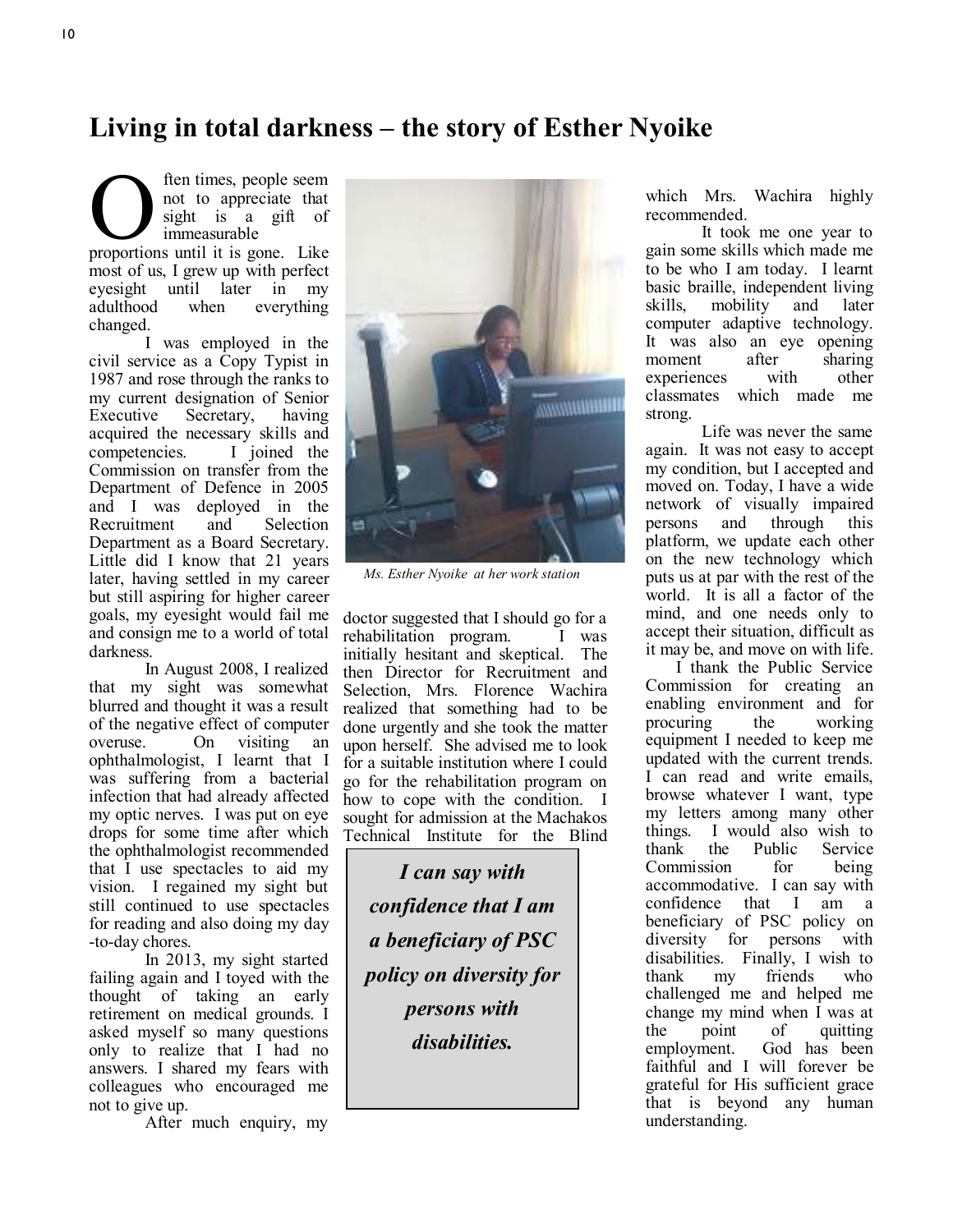### **A day in the life of a support staff**

**By Pauline Muriuki**

**B**<br>
organizational efficiency. eing a support staff may appear to be a junior position yet the work they<br>do is critical to do is critical to

When officers come to the office every day, they expect to find a clean office, be served tea among other chores performed by the support staff.

Mr. Francis Sua is a support staff deployed in the office<br>of the Deputy Commission the Deputy Commission Secretary (DCS), Corporate Services where his duties include cleaning offices in the new building, preparing tea, circulating mail to staff and dispatching letters through the Integrated Records Management System (IRMS). He also manages the office in the absence of the DCS and the Office Administrator, attends to visitors and responds to telephone calls.

There is an aspect of

sacrifice in this job. Mr. Sua says that he wakes up at 4.00 a.m. every morning so that he can be in the office by 5.30 a.m. This enables him to clean the offices before officers report, and also prepare tea so that they find it ready.

"My duty is to create a conducive working environment for staff so that they can serve Kenyans effectively," says Mr. Sua.

Mr. Sua has a good working relationship with his colleagues and other officers and this has made his work a lot easier and enjoyable. On many occasions, they exchange ideas with colleagues on how they can improve service delivery and support each other in case a colleague has to be away.

While acknowledging that information is power, Mr Sua is quick to encourage his colleagues to be computer literate as this is



*Mr. Francis Sua preparing files for dispatch* 

one of the requirements for promotion as a support staff.

"This is important because we are living in a technological age where information is available on various issues. Support staff must also have training in customer care so that they can perform even better," he says.

Mr. Sua's day ends at 6.00 p.m. after satisfying himself that he has served the Commission and his country in the best manner he knows.

### **A big Thank You for the feedback**

*PSC News* editorial team wishes to express deep appreciation for the overwhelming feedback we received following the publication of the inaugural edition of the e-newsletter.

We particularly thank the acting PSC Chairperson Amb. Peter ole Nkuraiyia, Commissioners, the CEO Dr Alice Otwala, Directors and indeed all members of staff for the kind words that have encouraged us to work even harder. In your congratulatory messages, you inadvertently raised the bar for us, meaning that we cannot afford to slow down.



*PSC News issue No 1*

We will do all we must do to ensure the e-newsletter hits your *Zimbra* inbox every two weeks with fresh, informative and inspiring content.

 However, for us to achieve this and keep the momentum high, we will count on each one of us to share with us possible story leads and also contribute articles that can be of interest to PSC staff and our stakeholder community. We will look up to you for feedback on areas of improvement that can make *PSC News* a must read for you.

- **Editor**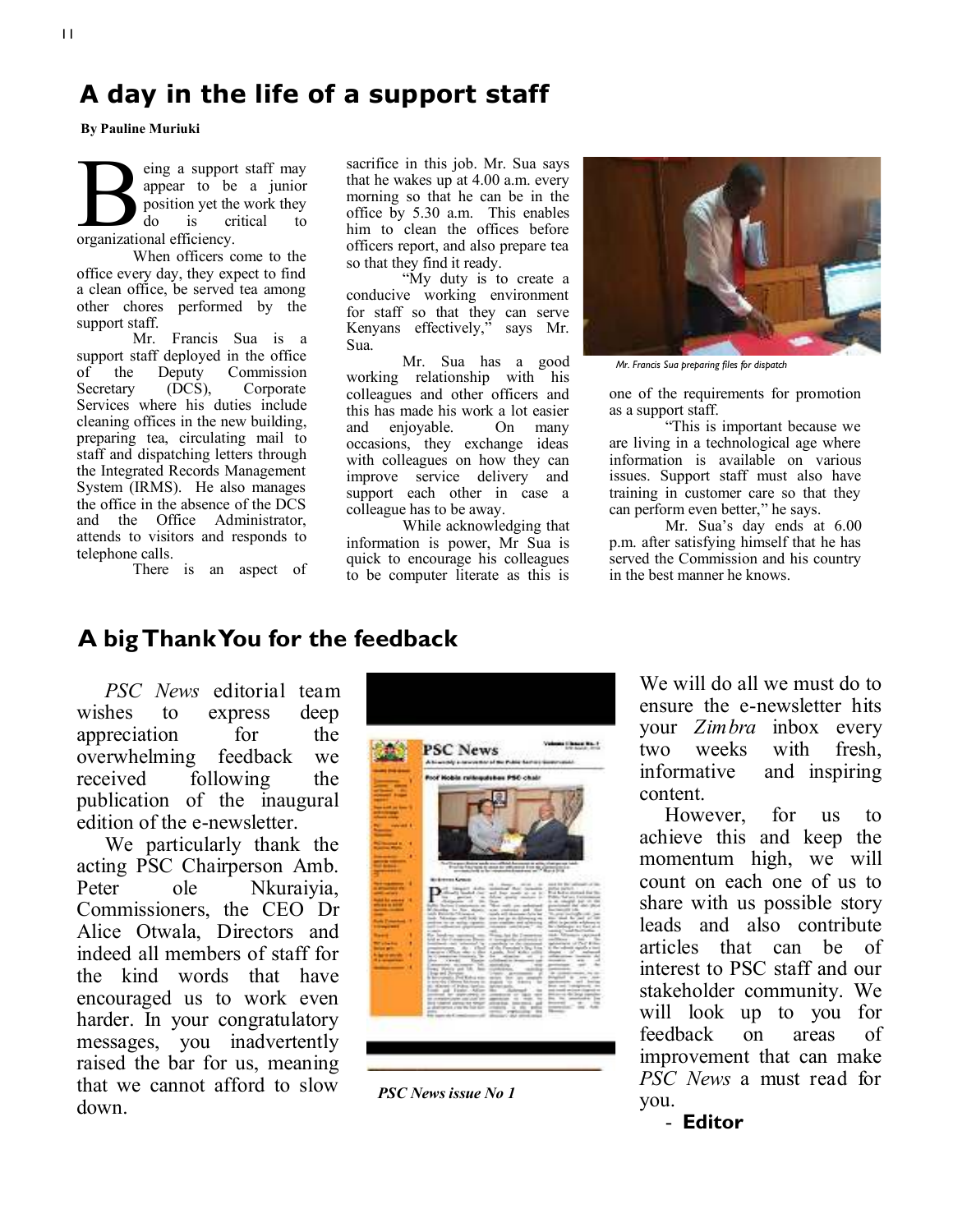### **Bereavement**

- Ms Hellen Sirima Oyeyo, Senior Human Resource Management Officer in the Directorate of Board Management Services lost her mother, Flora Masakhwe Odero on  $2<sup>nd</sup>$  March, 2018. The late Mama Odero was laid to rest in her Busia County home on Saturday  $17<sup>th</sup>$  March, 2018. The Commission was represented during the memorial service held at Don Bosco Shrine, Upper Hill on 14<sup>th</sup> March 2018 and also at the burial ceremony.
- Ms Ethel Bulili, Assistant Director/HRM lost her mother Mrs. Damaris Naliaka Bulili on 21<sup>st</sup> March, 2018 at the Bungoma West Hospital after an illness. Funeral arrangements are underway.

The Commission condoles with the bereaved families during this difficult period of grief.

### **Upcoming events**

- Training of Staff Welfare members in Naivasha  $26<sup>th</sup>$  March 2018
- Stakeholders validation workshop with SCAC and Parastatals on PSC Regulations 2018, at KICC,  $27<sup>th</sup>$  March 2018
- Farewell luncheon for Prof. Margaret Kobia at Hotel Intercontinental Nairobi - 28<sup>th</sup> March 2018
- Conference on Values and Principles of Public Service at Kenya School of Government, Nairobi, April 2018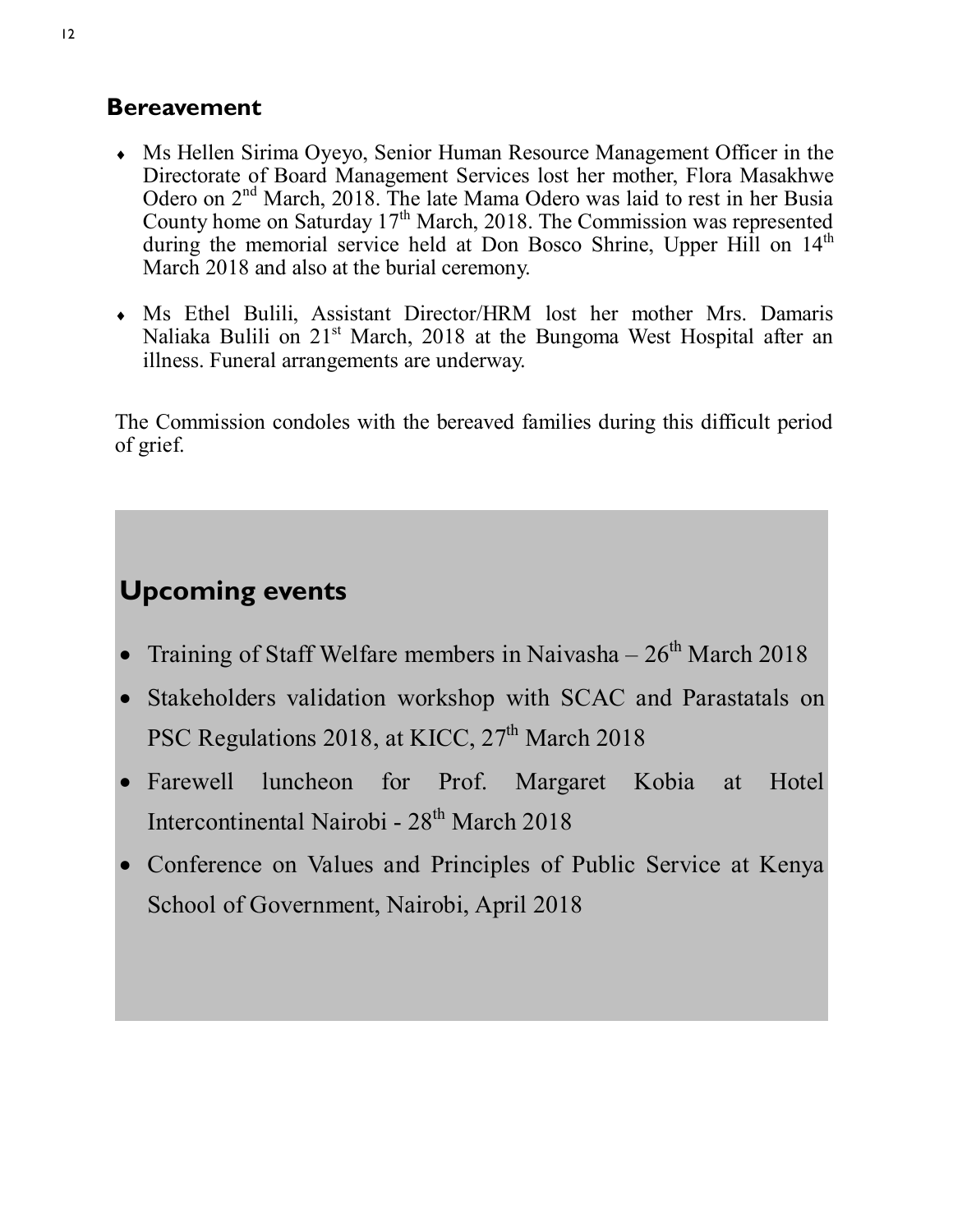### **PSC News pictorial**



**Left**: Delegates attending the 5th General Assembly of the Africa Association of Public Service Commissions in Johannesburg pose for a group photo with South Africa's Minister for Public Service and Administration Ms. Ayanda Dlodlo (in black dress front row). Kenya's delegation was led by Commissioner Catherine Omweno.

**Right**: MPs Aisha Jumwa and Ben Momanyi and Senator Aaron Cheruyot during the induction workshop for Parliamentary Service Commissioners at English Point Marina hotel Mombasa on 17th March 2018 that was addressed by CEO Alice Otwala.





**Left**: Kenya Utalii College Kisumu campus staff pose for a group photo with Mr Wesley Kipng'etich of CQA (in white shirt standing) after their sensitization workshop.

**Right**: The newly installed lift before it was officially commissioned

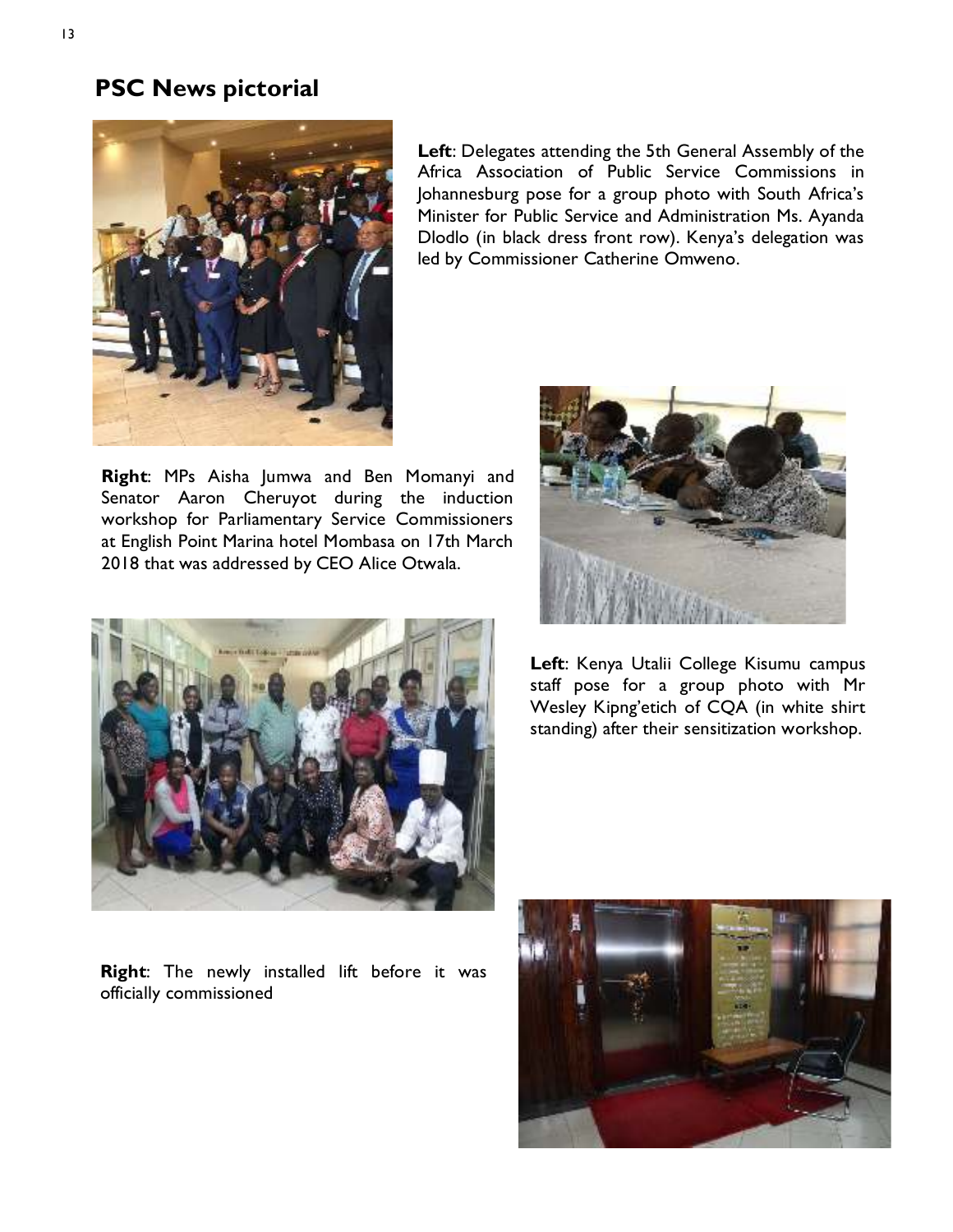**Commissioning of new lift** *What the pictures say*



**LORD HEAR US** – Commissioner Judith Bwonya led fellow commissioners and staff in a thanks giving prayer before the commissioning ceremony began.

**SMOOTH RIDE** - CEO Dr Alice Otwala steps out of the lift accompanied by Public Works Chief Electrical Engineer Eliud Waithaka and Commissioner Omweno after a test ride.

**TICKLED** – Deputy Commission Secretary Ms Jane Chege (left), Finance Director Dismas Ogot, EMC Director Jane Songole, and Director R&S Peter Maina had their light moment as they waited for the commissioning of the new lift.

**IT'S SAFE** – Public Works Chief Electrical Engineer Eliud Waithaka (left) assures Assistant Director Mr John Opondo (in white shirt), DCS (Technical Services) Ms Jane Chege and Acting Corporate Services Director Gerald Kuhaka that the lift is safe and good for public use.

WE DELIVERED - Mr James Kamau from Schindler Kenya Limited (right) explains to Eng. Waithaka (left) and CQA Director Mr Simon Wachinga (center) how they managed to complete the installation of the new lift on schedule